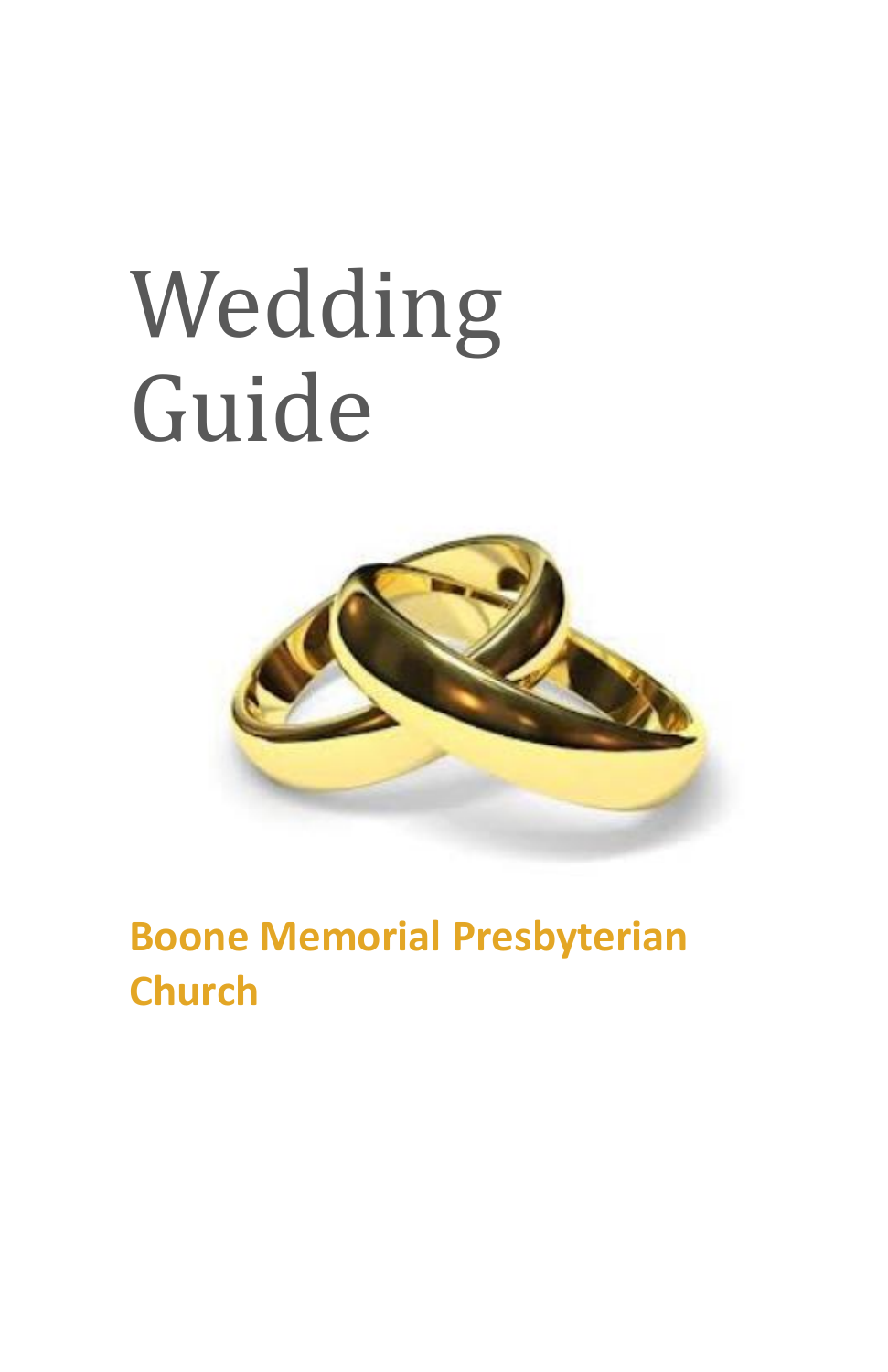## **Table of Contents**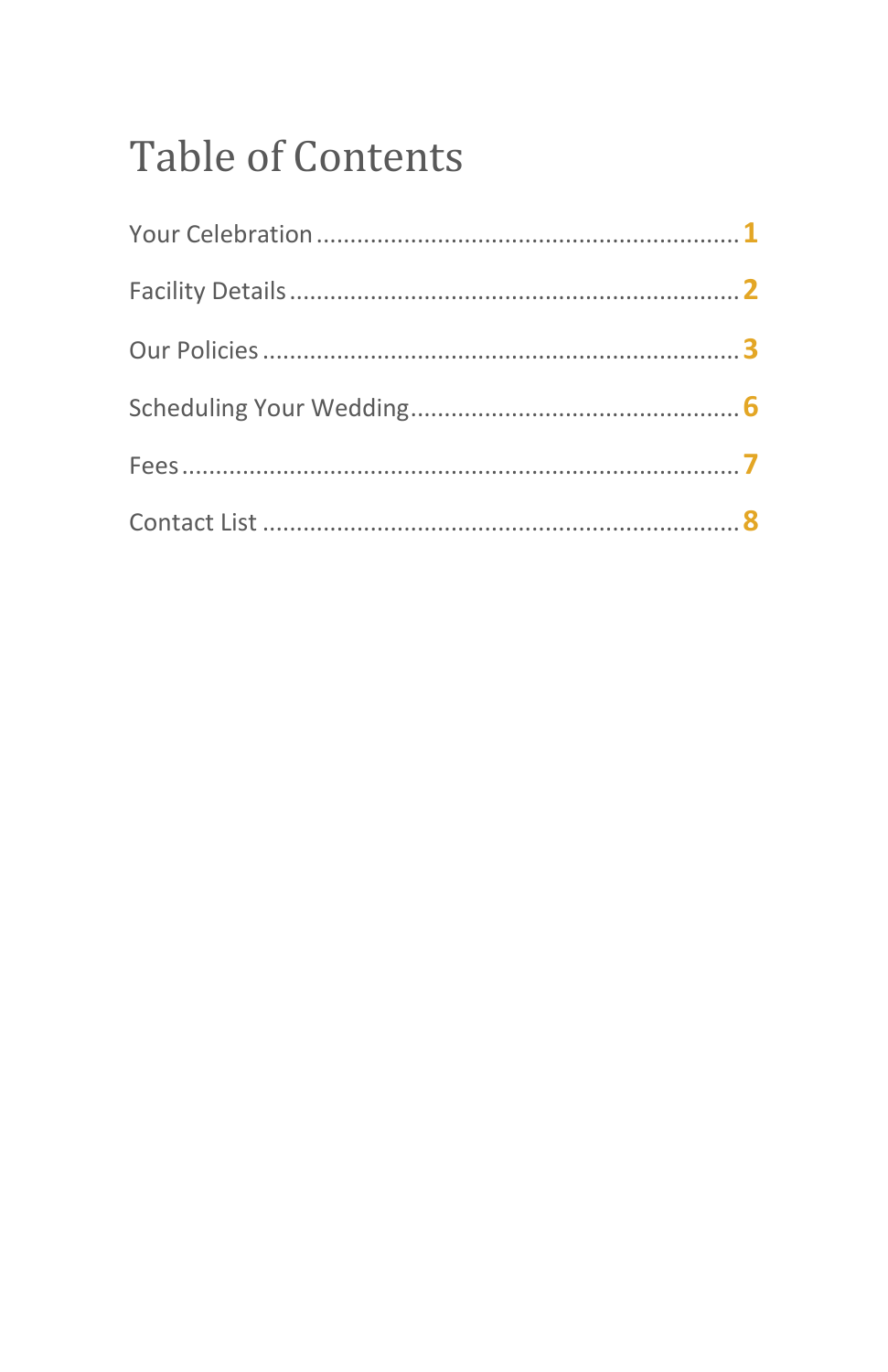### Your Celebration

The Celebration of a wedding is a joyous and holy occasion for a couple, their families and friends. The Wedding service is a witness to the Christian conviction that marriage was instituted and blessed by God.

Boone Memorial Presbyterian Church wants the preparation time for your wedding to be a period of growth in your understanding of Christian marriage.

The wedding policy and traditions of Boone Memorial Presbyterian Church have been developed over the years to ensure the beauty and dignity of the wedding ceremony.

In order to help you plan your wedding with an understanding of these policies and traditions, the following information is provided.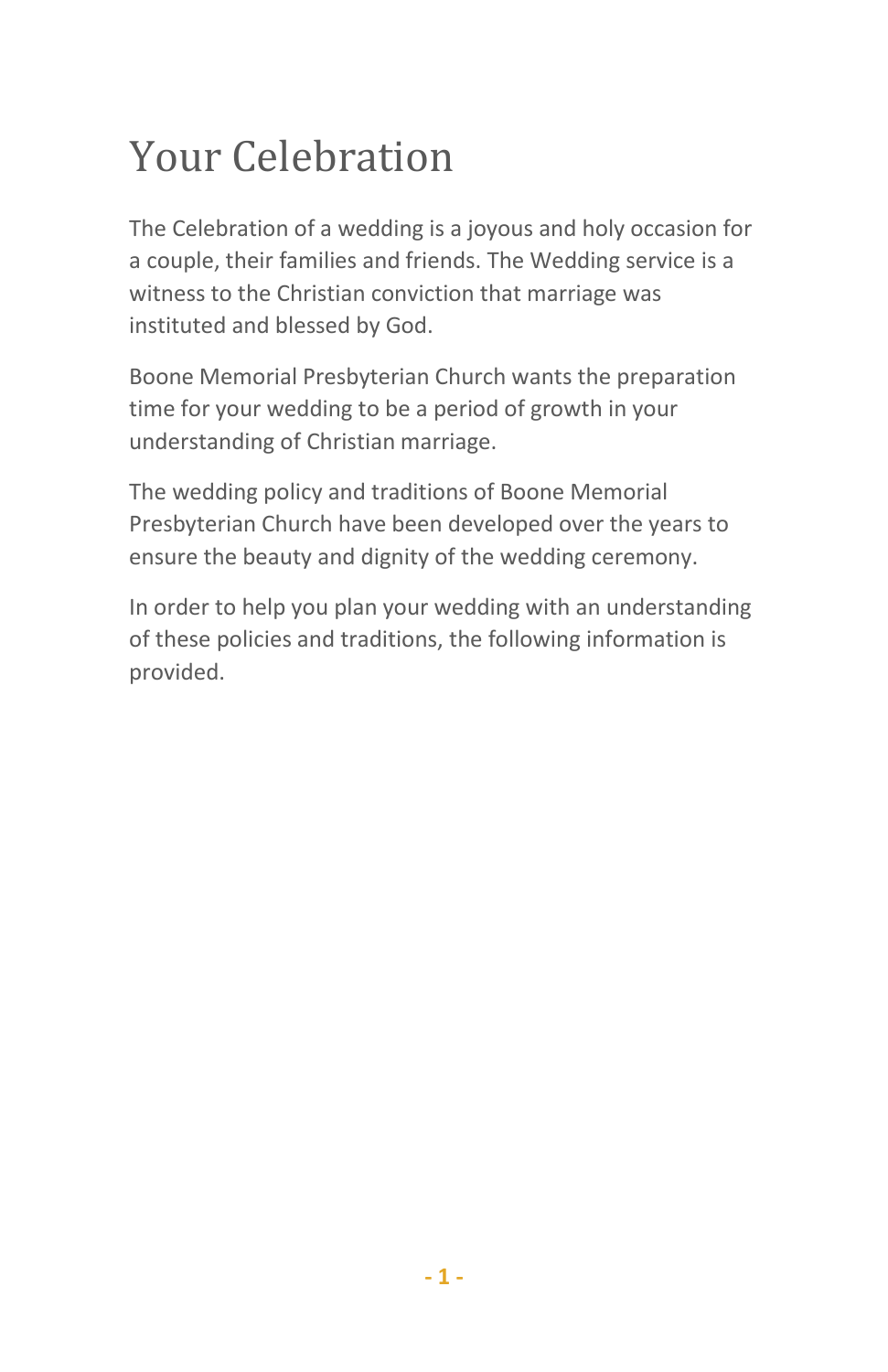## Facility Details

**Location:** Boone Memorial Presbyterian Church is located at the corner of S. 14th Avenue and Dearborn Street in Caldwell, ID.

**Sanctuary:** A large space with a central aisle will seat 220 guests, complete with a pipe organ and sound system. The focal point is the stained-glass window above the altar.

**Chapel:** An intimate space with a central aisle will seat 125 guests. Intended for simpler ceremonies, there is no sound system. There is a good piano available, and a musician can be provided at an extra cost.

**Shupe Hall:** A reception hall that seats up to 152 people. There is a complete kitchen with two electric ovens. Alcohol is not permitted inside the facility or on church grounds.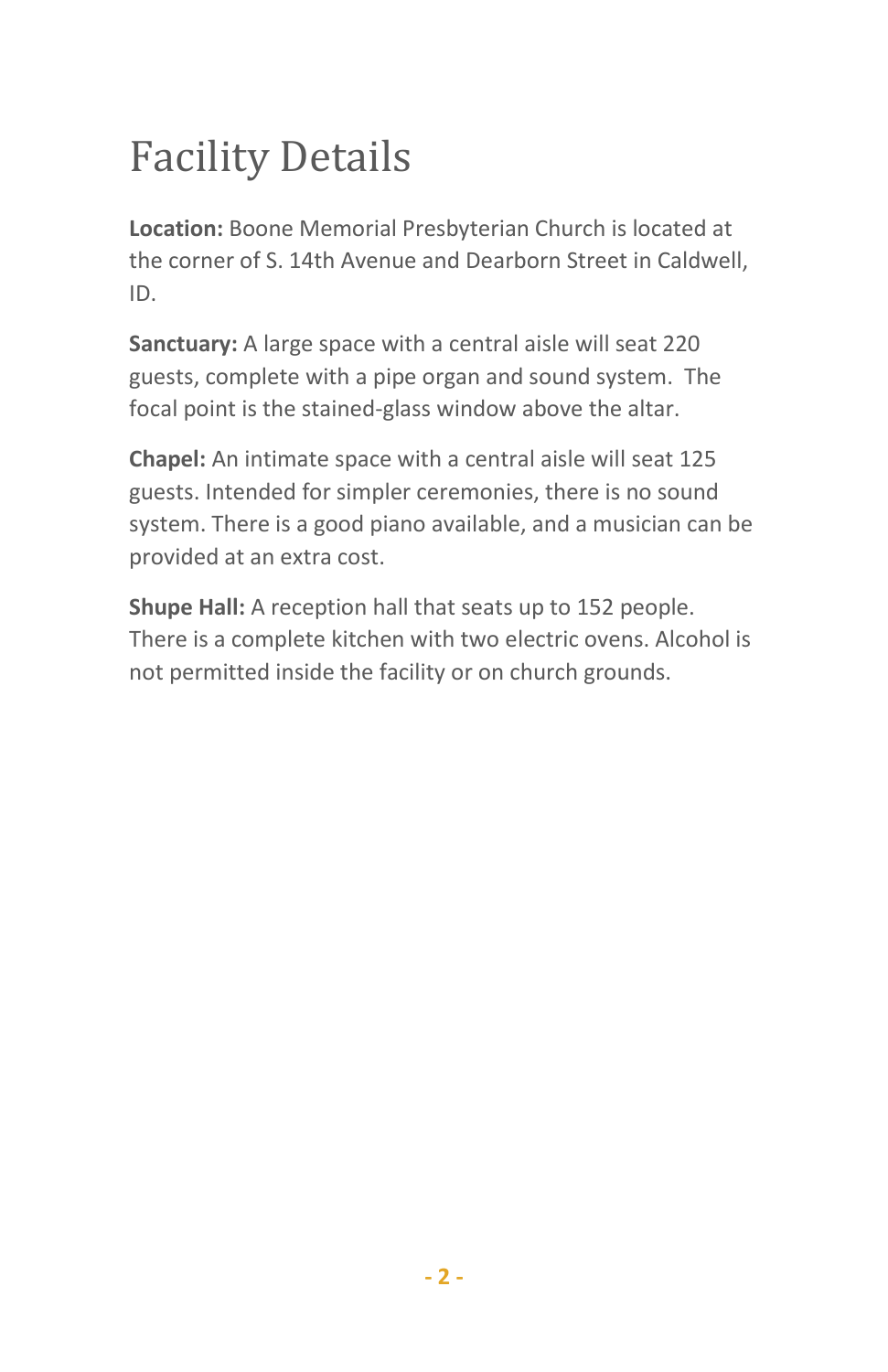### Our Policies

**Sanctuary:** Our Sanctuary is available to any couples planning their wedding. It holds up to 220 people.

**Chapel:** Our Chapel is available to any couples planning their wedding. It holds up to 125 people.

**Components of the Wedding Service:** In addition to the music, all parts of the wedding service are worshipful. The officiating pastor will discuss the components of the wedding service with you.

**Shupe Hall:** The reception hall is available for use for an additional fee of \$200. The electric stoves are available to keep food warm. Dishware will need to be rented. Decorations are the responsibility of the wedding party and need to be removed right after the celebration. Shupe Hall will hold 152 people.

**Meet with Pastor:** The bride and groom are asked to meet at least twice with Boone's pastor prior to the wedding.

**Wedding Coordinator:** The wedding coordinator's services are required by church policy, because of their knowledge of Boone Memorial Presbyterian Church, its policies and working relationship with the staff. Their presence is intended to ensure that your wedding proceeds as smoothly as possible.

**Photographer:** No flash pictures may be taken during the service; either a professional photographer or attendants of the wedding. The professional photographer may have time before and after the service for posed pictures.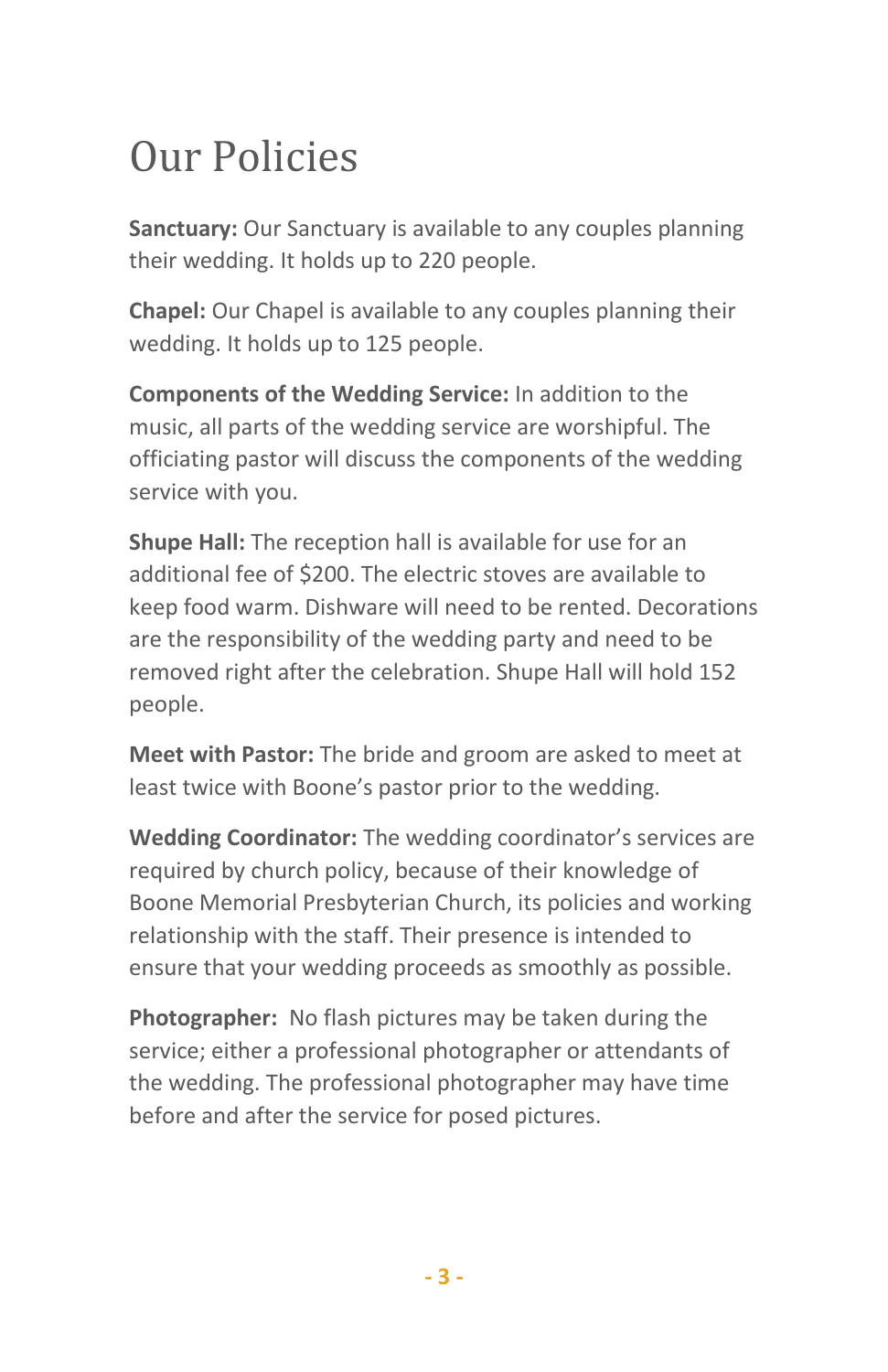**Video Taping:** This service must be provided by the wedding party and the equipment must be positioned behind the pillars last row. Only video equipment without an operator may be used at the front of the sanctuary.

**Dressing Room:** The Fireside room next to the Sanctuary can be used by the bridal party. It is suggested that the bride and her attendants arrive at the church about two hours before the service to dress and photos taken. The groom and his attendants are expected to arrive at least one hour before the service. Snacks and non-alcoholic beverages are permitted.

**The Wedding Rehearsal:** A rehearsal is required for all but the simplest weddings and is usually held the evening before the service. All members of the wedding party are expected to attend and be punctual. The rehearsal usually lasts about one hour.

**Marriage License:** The marriage license must be brought to the wedding rehearsal.

**Music:** All music must be in keeping with the dignity and sacredness of the occasion and must be mutually agreed upon by the wedding couple and the Director of Music. The use of any instruments, other than piano and organ, must be approved in advance by the officiating pastor and Director of Music.

It is our policy that the church organist plays at all weddings held in the Sanctuary of Boone Memorial Presbyterian Church. If the church organist isn't available, a list of qualified organists will be provided. Chapel weddings do not include a musician, although one can be provided for an additional cost.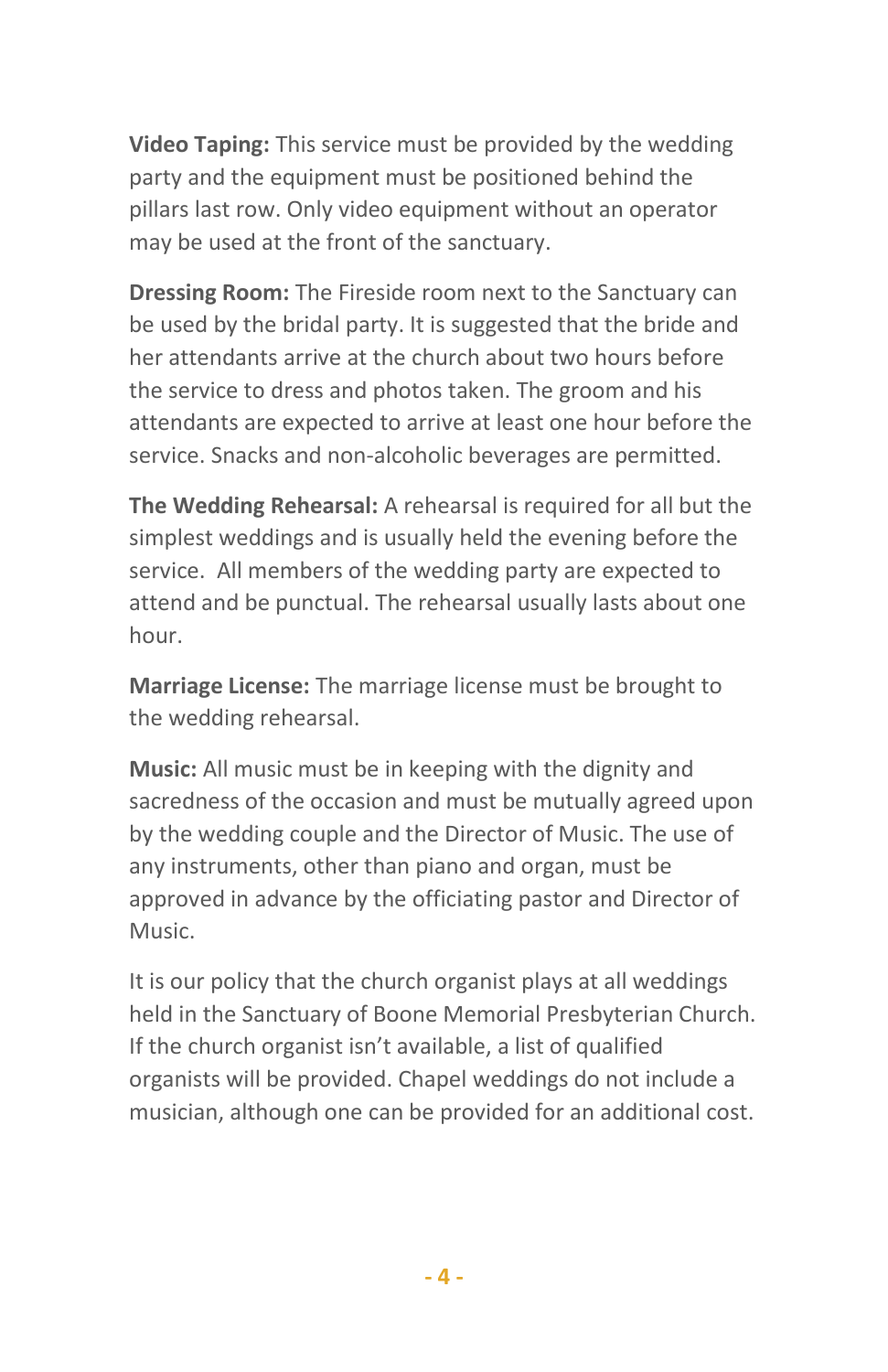**Decorations:** Please consult with the wedding coordinator about all decorations. No nails, tacks, or screws are inserted into any part of the building's woodwork. No carpentry work, artificial platforms or other structures are allowed within the building. It is the responsibility of the wedding couple to notify their florist of these requirements. Flowers, ribbons and family or unity candles must be cared for by the family and removed after the service.

**Parking:** A lot is located across from the church on Dearborn Street. Street parking around the church is also allowed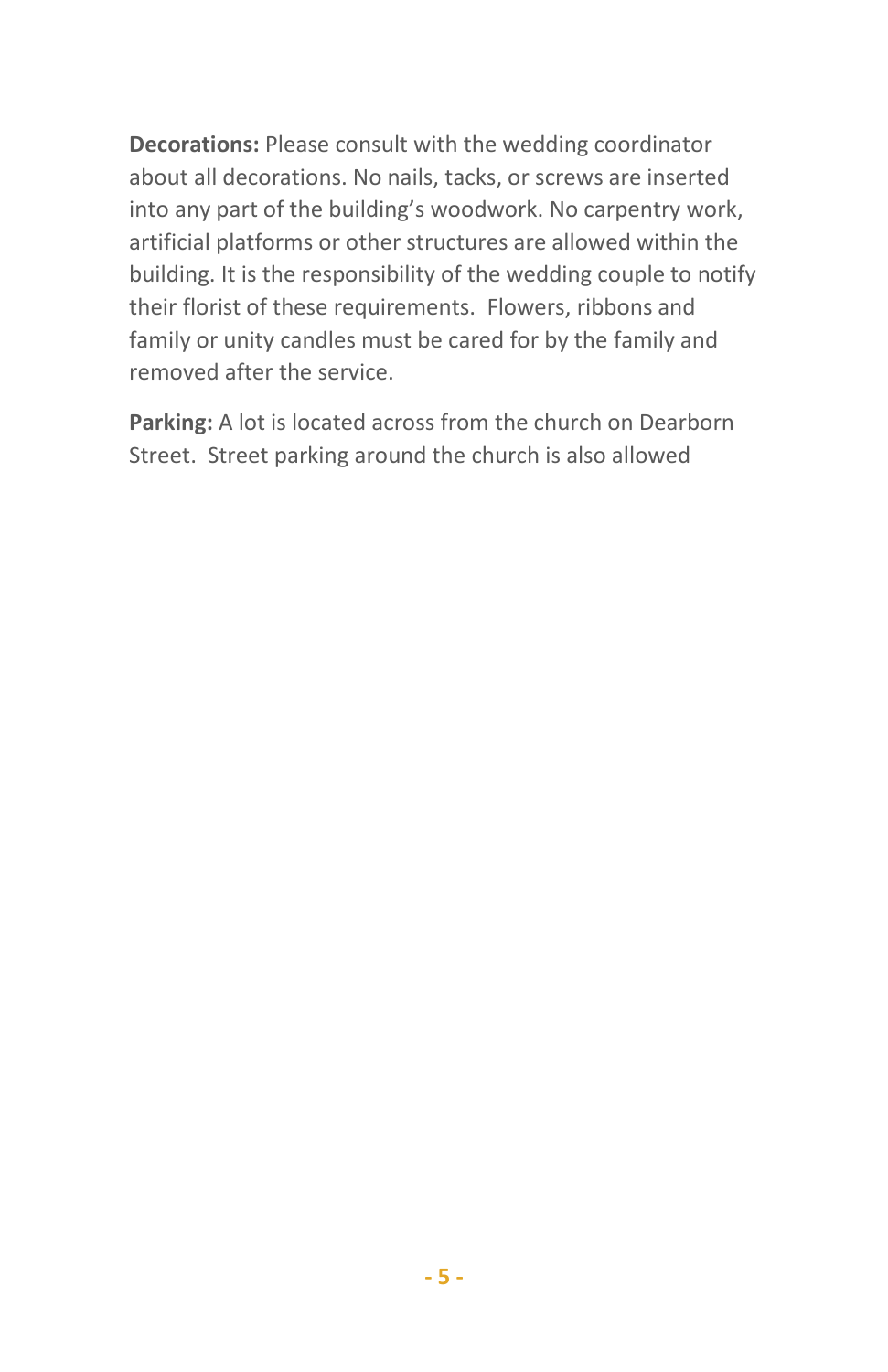## Scheduling Your Wedding

To schedule a wedding at Boone Memorial Presbyterian Church, you need to follow the procedures listed below:

**Call the Church Office** – and check to see if the date you would like is available on the church calendar.

**Request a Date** – If the requested date is available, the date can be penciled in on the church calendar. However, the date is not considered **confirmed** until we receive a completed wedding information form and \$250 deposit. The money is applied to the wedding fees. (See **Fees** (p. 8))

**Pastor Notified** – The pastor and wedding coordinator will be notified of the **requested date**.

**Schedule an Appointment** – If it is your wish to have an outside pastor perform your wedding service, permission must be granted in advance by the Boone Memorial Presbyterian Church Session. If you wish to have the Boone Memorial Presbyterian Church pastor perform your wedding service, the next step is to meet with the pastor.

**Professional Services Fee** – Once the fee has been received and the wedding date is confirmed on the church calendar, our **wedding coordinator** will contact you. The wedding coordinator will advise you on wedding policies, assist the officiating pastor at the rehearsal, and will be present at the church prior to the wedding service. She will serve as a resource and guide to the wedding party.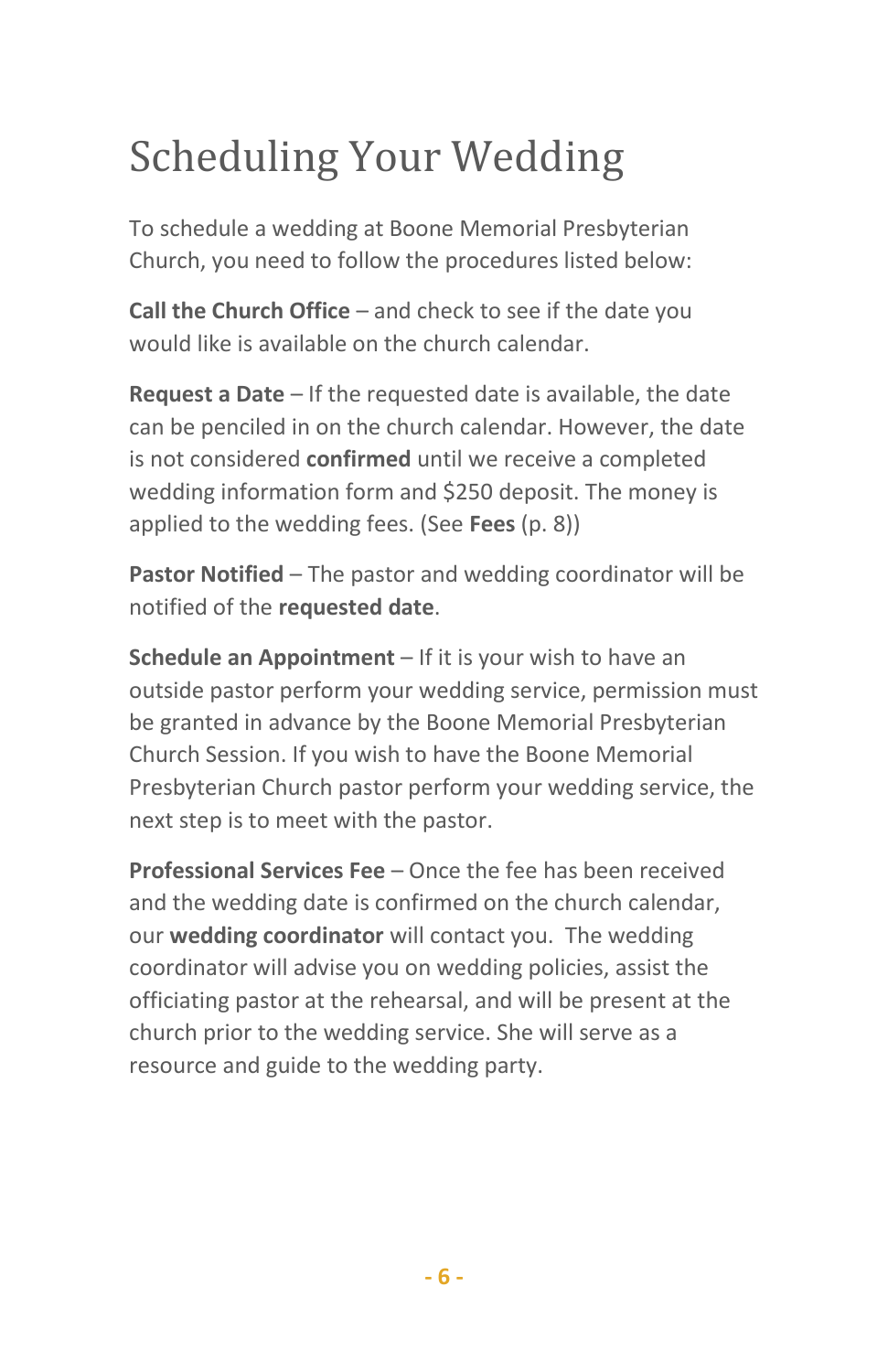#### Fees

The costs of a wedding at Boone Memorial Presbyterian Church are:

#### **Sanctuary Wedding** (up to 220 people)

| <b>Active Member</b> | \$775.00*    |
|----------------------|--------------|
| Non-Member           | $$1,175.00*$ |

**Chapel Wedding** (up to 125 people)

| <b>Active Member</b> | \$525.00* |
|----------------------|-----------|
|                      |           |

Non-Member \$725.00\*

\*This number includes a deposit of \$100. The security deposit is a compliance agreement and is refundable if there is no damage to the building or excessive cleaning required after the wedding service

All weddings require a \$250 deposit to secure a date on the church calendar. This money is put towards the remaining amount due.

Weddings are required to be paid in full one week prior to the wedding rehearsal.

#### **Receptions at Boone Memorial Presbyterian Church**

Shupe Hall is available for receptions for an additional charge. Adjacent to the fellowship hall is a kitchen which can be used to keep food warm during the reception. Contact the wedding coordinator for prices and additional information regarding the use of this space.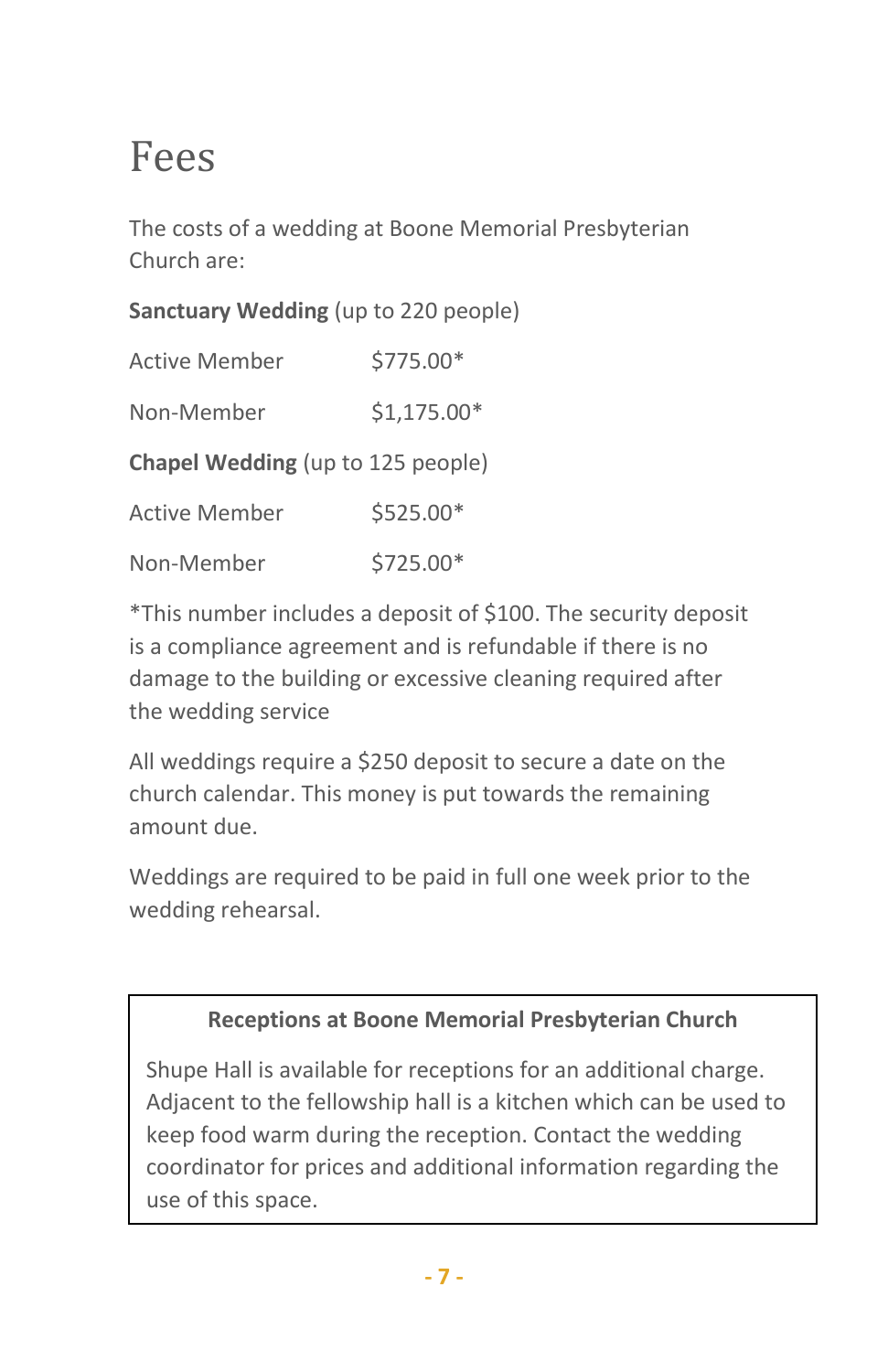#### Contact List



To contact the Pastor who will officiate your wedding, please call the church office at 208-459-0069.

#### **Wedding Coordinator:**

Lindsay Randall 208-830-7243

**Director of Music and Organist:**

Sylvia Hunt 208-454-1376

Church Office: 208-459-0069

**Marriage License:**

The marriage license is issued from the State of Idaho. You need to contact one of State courthouses to obtain information about applying for a license. Answers to questions regarding this subject can be obtained by calling the Canyon County Courthouse.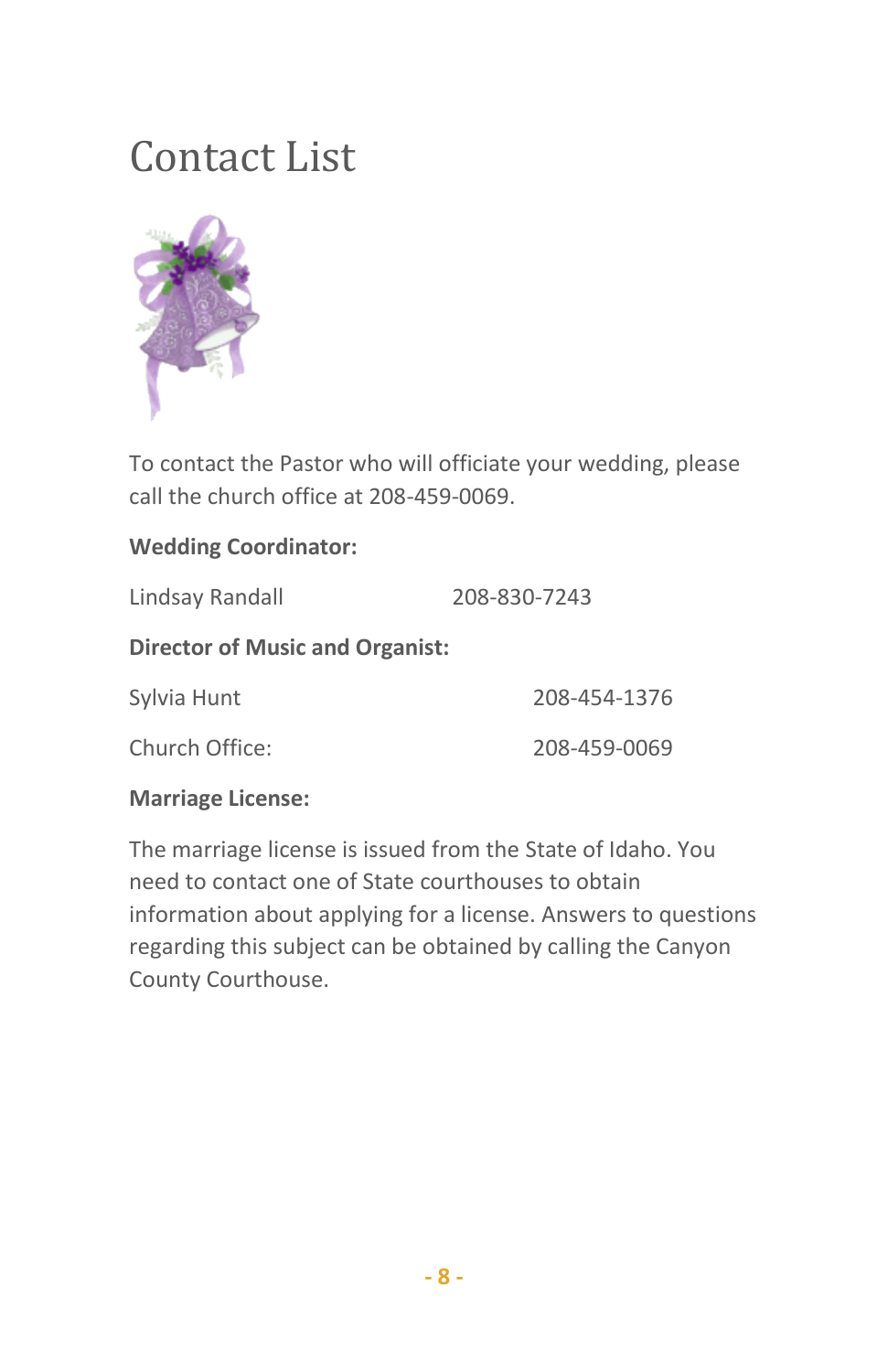| <b>Your Notes</b> |  |  |
|-------------------|--|--|
|                   |  |  |
|                   |  |  |
|                   |  |  |
|                   |  |  |
|                   |  |  |
|                   |  |  |
|                   |  |  |
|                   |  |  |
|                   |  |  |
|                   |  |  |
|                   |  |  |
|                   |  |  |